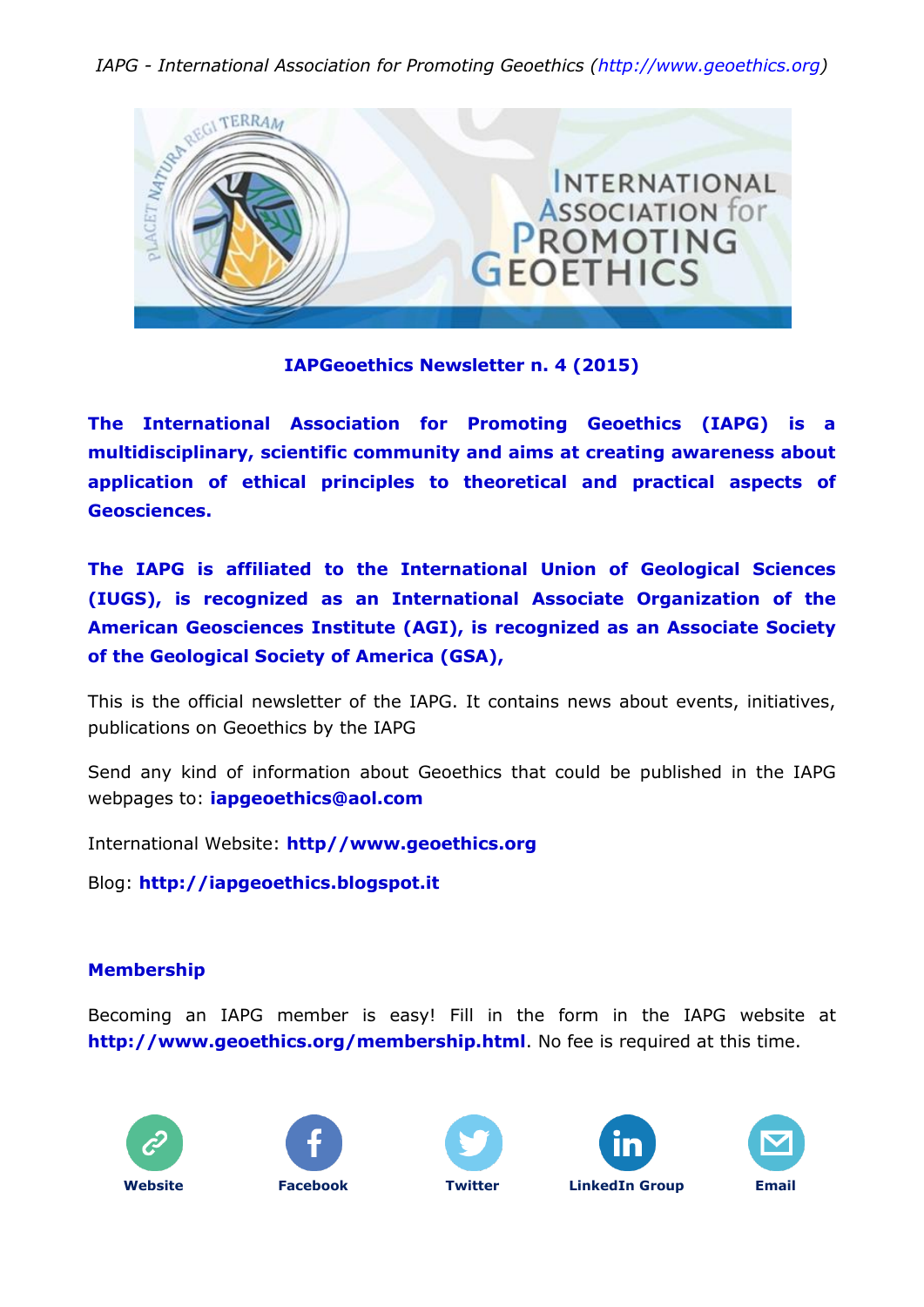

A new book on Geoethics:

Peppoloni Silvia and Giuseppe Di Capua (Eds.) **Geoethics: the Role and Responsibility of Geoscientists** 2015, Geological Society, London, Special Publications, 419 ISBN 978-1-86239-726-2

Read [more](http://www.geoethics.org/geoethicsgsl.html)



**Other publications on Geoethics edited by IAPG members** Read more in the IAPG [website](http://www.geoethics.org/publications.html)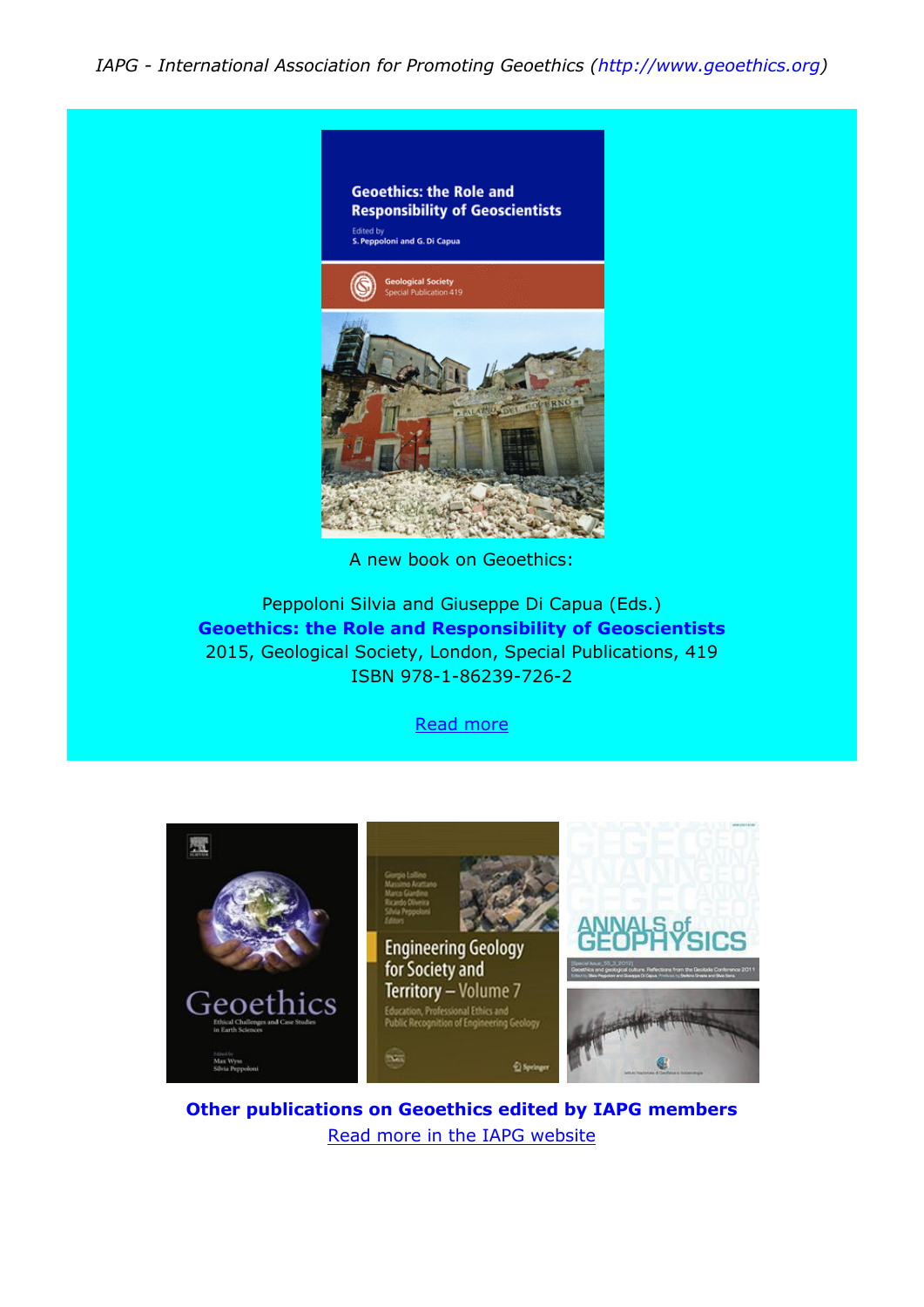

# **Geoethics at the AGU Fall Meeting 2015**

The IAPG promotes the session ED032 on Geoethics at the AGU FALL MEETING 2015, that will be held in San Francisco (USA) from 14 to 18 December 2015. The session is titled:

**Geoethics and Critical Thinking in Undergraduate Geoscience Classes**.

Convenership: Dexter Perkins, Vincent Cronin and David Mogk.

Read more in the IAPG [website](http://www.geoethics.org/events.html) **The deadline to submit an abstract is approaching**

**(5 August 2015, 11:59 P.M. EDT)**.



Baltimore, Maryland, USA

**Geoethics at the GSA Annual Meeting 2015** The IAPG organizes the session T72: **Ethics of Geoscience in Practice and Application**. Conveners: Cindy Palinkas & Vincent Cronin (IAPG-USA coordinators). Click here for the session [description](http://www.geosociety.org/meetings/2015/sessions/topical.asp) Submit an [abstract](https://gsa.confex.com/gsa/2015AM/top/papers/index.cgi?sessionid=37724&username=261693&password=326594) **The deadline to submit an abstract is approaching (11 August 2015, 11:59 P.M. PDT)**.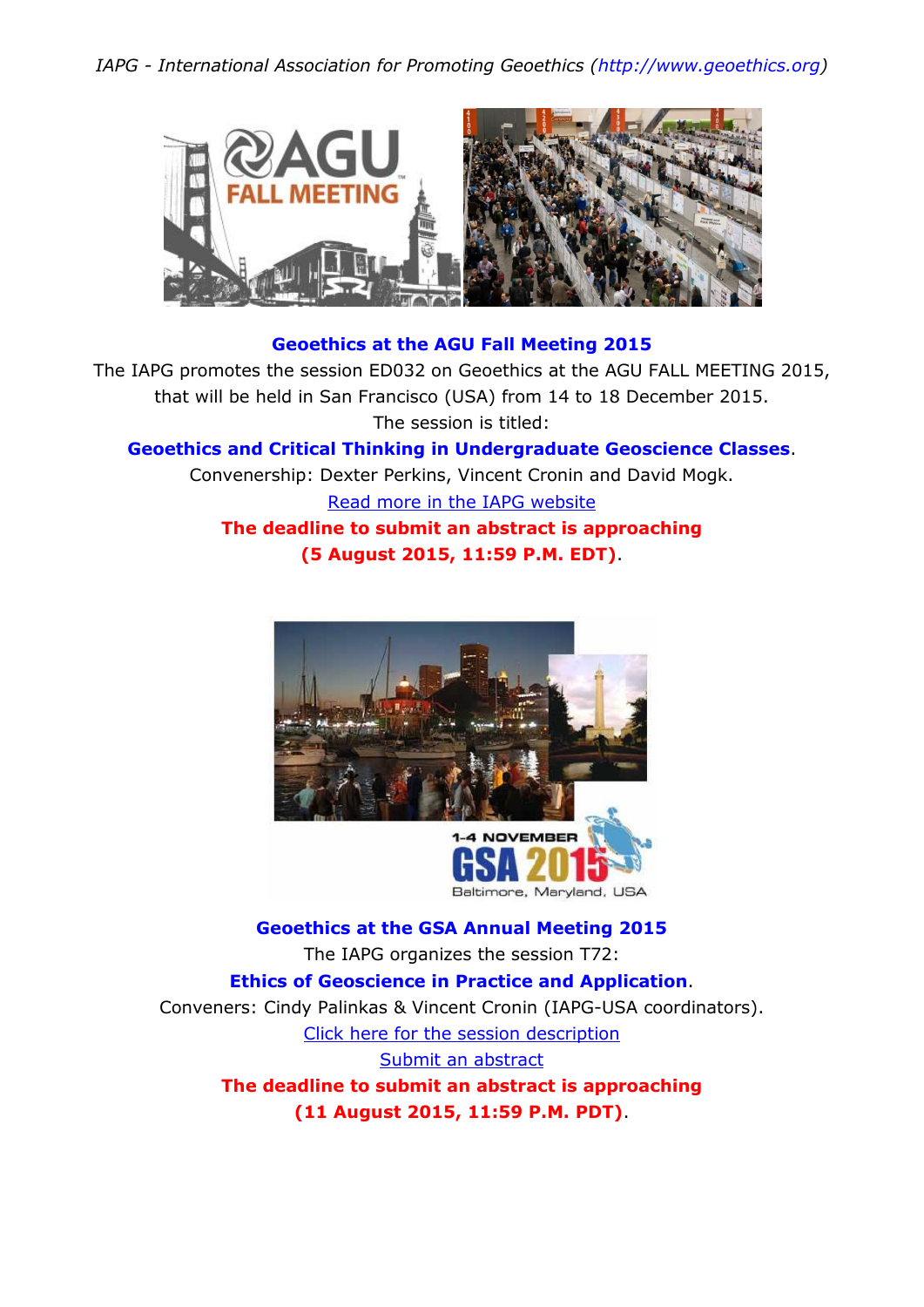

### **Welcome to IAPG-Nigeria**

The section is coordinated by Arinze Harrison Ikwumelezeh (Raw Materials Research and Development Council, Federal Ministry of Science and Technology, Abuja). He will be joined by a board consisting of Ettu Obassi, Aishatu Adamu Ahmed and Hillary Ezeh.

> More [information](http://iapgeoethics.blogspot.it/2015/07/the-iapg-section-of-nigeria-we-welcome.html) IAPG national [sections](http://www.geoethics.org/sections.html)



#### **Welcome to IAPG-Argentina**

The section will work under the responsibility of Elizabeth Rovere (Servicio Geologico Minero Argentino, Dir. Geología Regional) and Roberto Violante (Servicio de Hidrografía Naval, Departamento Oceanografía, División Geología y Geofísica Marina, Sección Geología Marina).

> More [information](http://iapgeoethics.blogspot.it/2015/07/the-iapg-section-of-argentina-we.html) IAPG national [sections](http://www.geoethics.org/sections.html)



**Geoethics, the [Anthropocene](http://iapgeoethics.blogspot.it/2015/07/geoethics-anthropocene-and-pope-by.html) and the Pope** by Gábor Paál for the IAPG Blog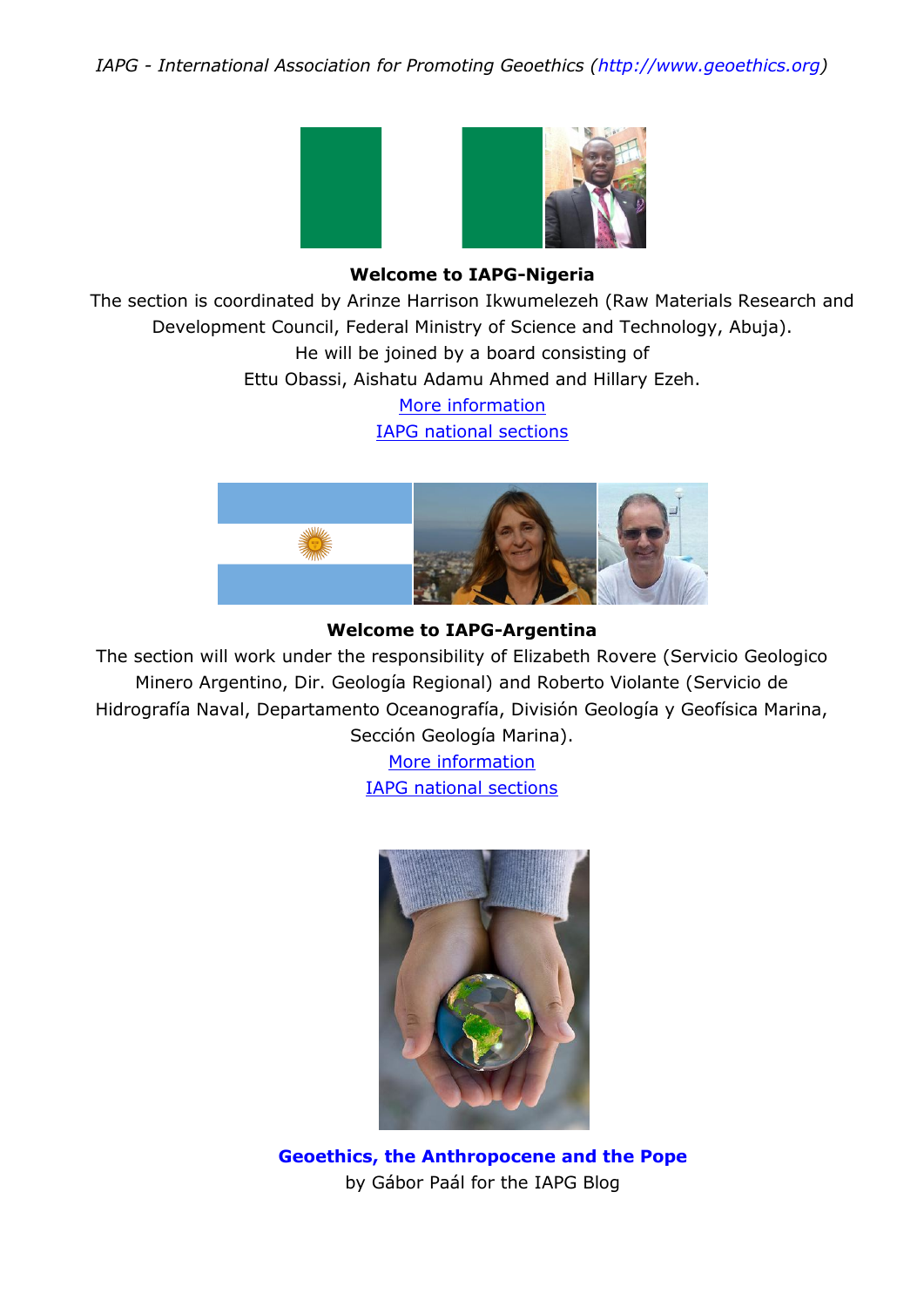

#### **A Video Lecture on Geoethics**

Silvia Peppoloni, IAPG Secretary General, gave a video-lecture on Geoethics at the (AAWGN), held in Abuja on 15 and 16 June 2015.

### **[The Video from the IAPG YouTube Channel](http://iapgeoethics.blogspot.it/2015/07/the-video-lecture-on-geoethics-at-aawg.html)**